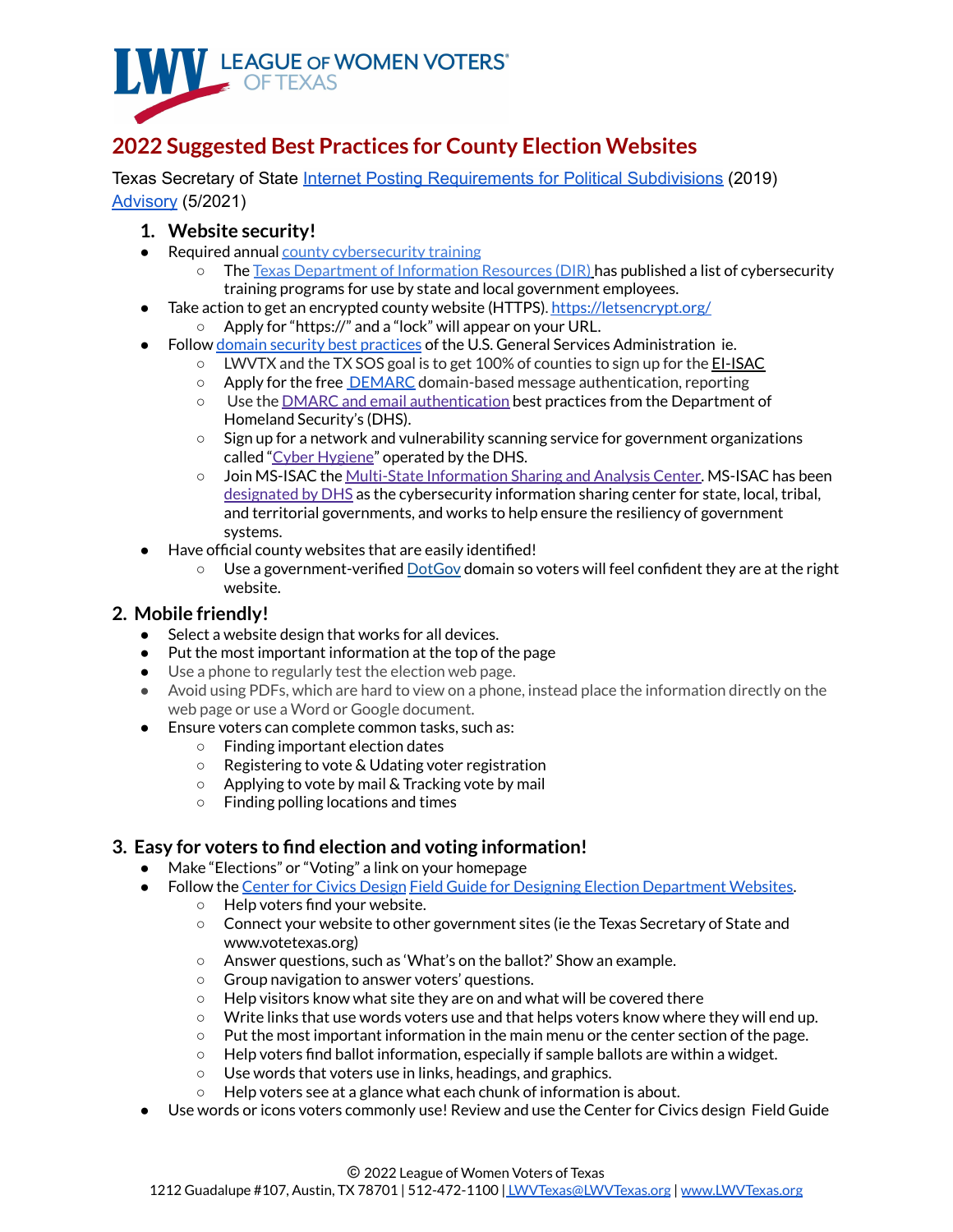

for Writing [instructions](https://civicdesign.org/fieldguides/writing-instructions-voters-understand/) voters understand and Creating accessible online [information.](https://civicdesign.org/fieldguides/creating-accessible-online-information/)

- The [Center](https://civicdesign.org/) for Civics Design suggests election officials use words that voters commonly use in links, headings, and graphics.
- If your county needs a website or a new election website. Consider a free Election [Website](https://electiontools.org/tool/election-website-template/) [template](https://electiontools.org/tool/election-website-template/) provided by [electiontools.org](https://electiontools.org/)

#### **4. Voting and election information are up to date and accurate!**

- Avoid election jargon, use plain words voters understand.
- At the top of the page, provide contact information for election officials: name, address, phone, and email.
- PDFs are not recommended by the ADA. Move voter information directly onto the webpage.
- Use links from the Secretary of State's website to provide specific resources for voters:
	- Am I [Registered](https://teamrv-mvp.sos.texas.gov/MVP/mvp.do) to Vote?
	- Update Your Voter [Registration](https://txapps.texas.gov/tolapp/sos/SOSACManager?utm_source=child_voter&utm_medium=main&utm_campaign=texasgov)
	- [Vote](https://www.sos.texas.gov/elections/voter/reqabbm.shtml) by Mail
	- o Track My [Ballot](https://teamrv-mvp.sos.texas.gov/BallotTrackerApp/#/login)
	- Voter ID [Requirements](https://www.votetexas.gov/register-to-vote/need-id.html)
	- [Military/Overseas](https://www.votetexas.gov/military-overseas-voters/index.html) Voters
	- [Student](https://www.votetexas.gov/voting/index.html#students) Voters
	- Voters With [Special](https://www.votetexas.gov/voters-with-special-needs/index.html) Needs
	- [Election](https://results.texas-election.com/county) day results
	- Find My [Polling](https://teamrv-mvp.sos.texas.gov/MVP/mvp.do) Place
- Counties are responsible for certifying VDRs and should provide information about how to become a certified voter deputy registrar, along with other available training.
- Similarly, counties should provide clear information on recruiting and training election workers.
- Take advantage of training, offered by the Texas Secretary of State and Texas Association of Counties, regarding new election laws and how to comply.

## **5. Help for special categories of voters!**

- **● Voters with disabilities**
	- Provide website accessibility
		- U.S. Department of Justice Civil Rights Division *Disability Rights Section Accessibility of State and Local [Government](https://www.ada.gov/websites2.htm) Websitesto People with Disabilities*
		- Review Chapter 5, Website [Accessibility](https://www.ada.gov/pcatoolkit/chap5toolkit.htm) Under Title II of the ADA (HTML) | [\(PDF\)](https://www.ada.gov/pcatoolkit/ch5_toolkit.pdf)
		- Use HTML format on an accessible website to ensure that the website is accessible for voters with disabilities.
		- Do not use PDFs to provide information to voters! PDFs are not accessible by voters with low vision and are not the best practice for mobile phones.
	- Use words voters commonly use!
		- Use words such as "Voters with disabilities" or Voters with Special Needs."
		- Replace the title "Notice of Voting Order" with "Information for Voters with Disabilities" and an explanation of their rights.
- **● Military and overseas voters**
	- Provide a link to Federal Voting [Assistance](https://www.fvap.gov/) Program Voting assistance for Service members, their families, and overseas citizens.
- **● Student voters**
	- [Campus](http://campusvoteproject.org/) Vote Project provides an excellent [student](https://www.campusvoteproject.org/stateguides/Texas) voting guide for Texas.
	- $\circ$  Add information for high school voters who may be voting for the first time.
- **6. Voter ID!**